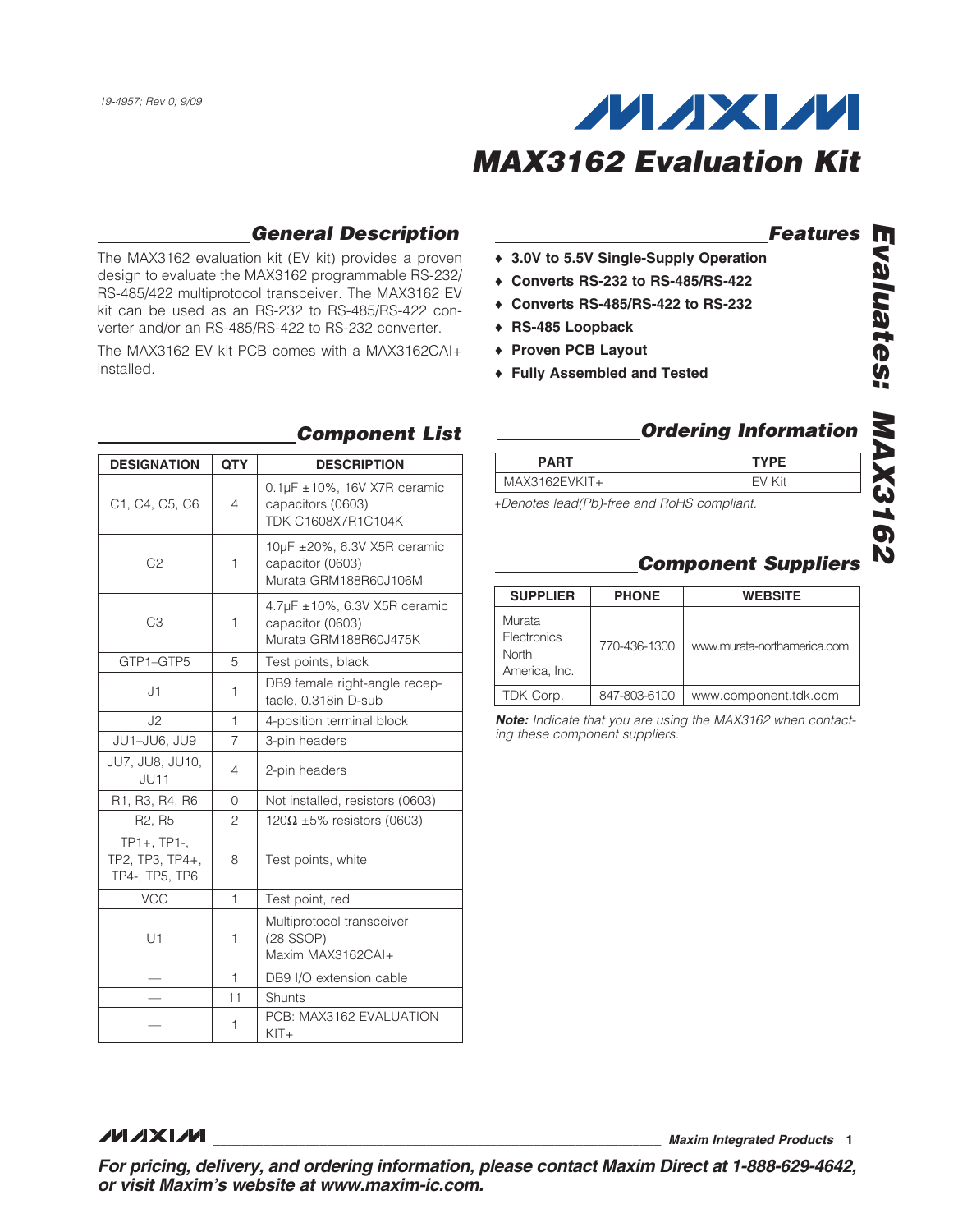## **MAX3162** *Evaluates: MAX3162* Evaluates:

#### *Quick Start*

*Recommended Equipment*

- **MAX3162 EV kit**
- DB9 I/O extension cable (included)
- 5.0V/250mA DC power supply
- User-supplied Windows® 2000, Windows XP®, or Windows Vista<sup>®</sup> PC with a spare RS-232 serial port

**Note:** In the following sections, software-related items are identified by bolding. Text in **bold** refers to items directly from the EV kit software. Text in **bold and underlined** refers to items from the Windows operating system.

#### *Procedure*

The MAX3162 EV kit is fully assembled and tested. Follow the steps below to verify board operation. Caution: Do not turn on power supply until all connections are completed.

- 1) Visit **[www.maxim-ic.com/evkitsoftware](http://www.maxim-ic.com/evkitsoftware)** to download the latest version of the EV kit software, 3162Rxx.ZIP. Save the EV kit software to a temporary folder and uncompress the ZIP file. The EV kit software consists of the free, open-source terminal emulator, RealTerm (also available from http://realterm.sourceforge.net).
- 2) Verify that all jumpers (JU1–JU11) are in their default positions, as shown in Table 1.
- 3) Move the shunts of jumpers JU7 and JU8 to the 1-2 position to enable RS-485 loopback.
- 4) Connect the positive terminal of the 5.0V supply to VCC on the EV kit and connect the negative terminal of the 5.0V supply to GND.
- 5) Connect the DB9 I/O extension cable between the EV kit and the computer's serial port.
- 6) Start the RealTerm software by opening its icon in the Start | Programs menu. The RealTerm software main window appears, as shown in Figure 1. Note: If the serial cable is connected to a serial port other than COM1, bring up the **Port** tab and open the corresponding serial port.
- 7) In the RealTerm window, click in the display area and type on the keyboard. The digital loopback connection immediately relays each character from the receiver to the transmitter, so each character typed on the keyboard appears in the display area.
- 8) Move the shunt of jumper JU3 to the 2-3 position to disable the RS-232 transmitter.
- 9) In the RealTerm window, click in the display area and type on the keyboard. With the RS-232 transmitter disabled, characters typed on the keyboard do not appear in the display area.

#### *Detailed Description of Hardware*

The MAX3162 evaluation kit (EV kit) provides a proven design to evaluate the MAX3162 programmable RS-232/ RS-485/RS-422 multiprotocol transceiver. The MAX3162 EV kit is configured to bidirectionally convert between the RS-232 and RS-485/RS-422 signals. The DB9 connector (J1) provides the RS-232 connection to the MAX3162 and the terminal block (J2) provides the RS-485 connections to the MAX3162.

*Windows, Windows XP, and Windows Vista are registered trademarks of Microsoft Corp.*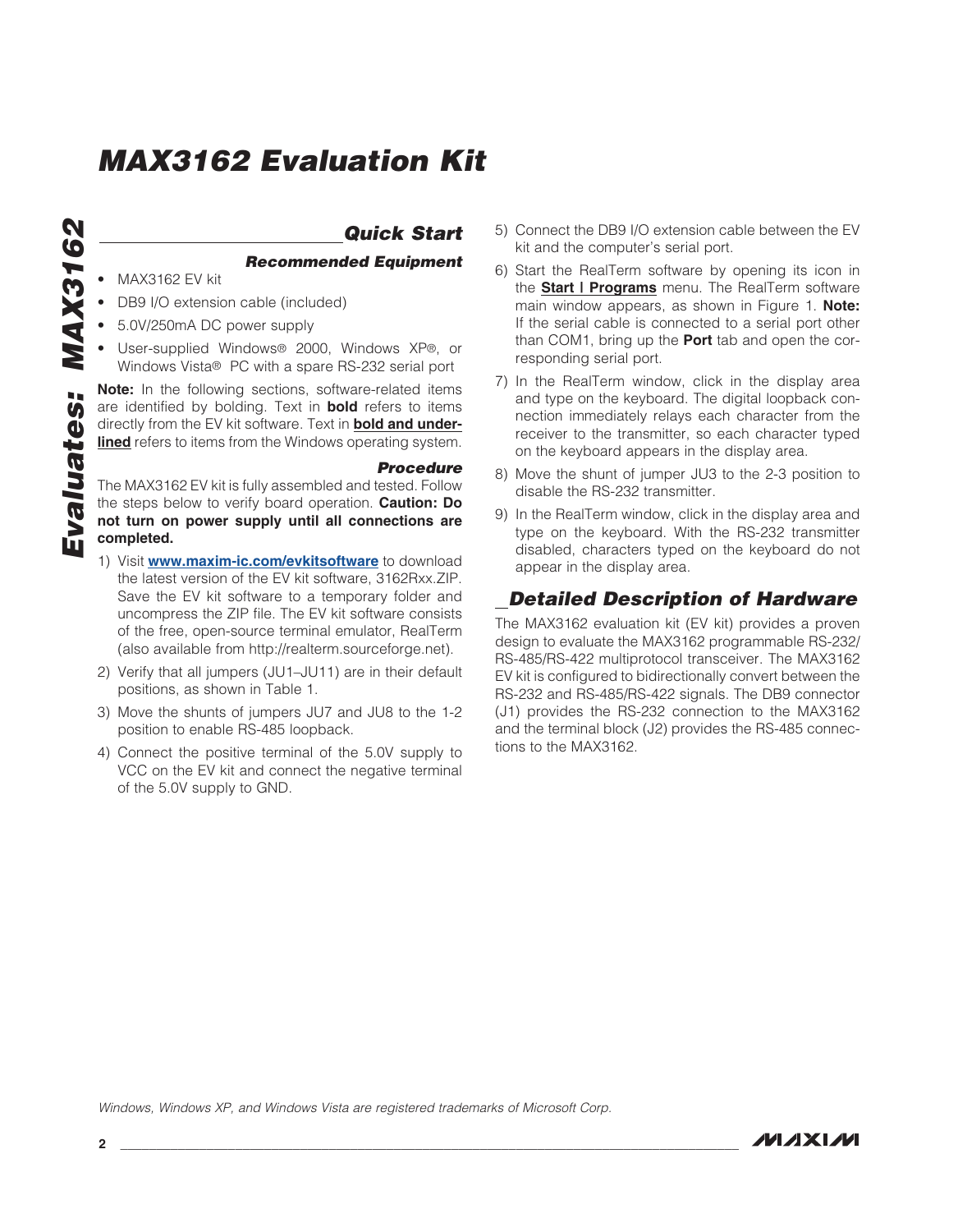| Port<br>Capture   Pins   Send   Echo Port   I2C<br>  I2C-2   I2CMisc   Misc<br>Display                                                                                                                                                                                                                                                                                                                                                                                                                                 | \n Clear Freeze<br>-Status-                                                                                          |
|------------------------------------------------------------------------------------------------------------------------------------------------------------------------------------------------------------------------------------------------------------------------------------------------------------------------------------------------------------------------------------------------------------------------------------------------------------------------------------------------------------------------|----------------------------------------------------------------------------------------------------------------------|
| ⊽<br>$B$ aud 57600<br>$\sqrt{\ }$ Change<br>$\overline{=}$ Port 1<br>$Qpen$ Spy<br>▾<br>Software Flo <u>w</u> Control<br>-Stop Bits-<br>∙ <u>D</u> ata Bits⊓<br><b>⊣Parity</b><br>Receive Xon Char: 17<br>⊙ None<br>O2 bits<br>$\odot$ 8 bits<br>⑤1 bit<br>$O$ 0dd<br>□ Transmit Xoff Char: 19<br>$O$ 7 bits<br><b>Hardware Flow Control-</b><br>$O$ Even<br>$\circ$ 6 bits<br>O RTS/CTS<br>⊙ None<br>O Mark<br><b>⊤Winsock is:⊤</b><br>O DTR/DSR O RS485-rts<br>$\circ$ 5 bits<br>O Space<br>C Raw<br><b>O</b> Telnet | Connected<br>  RXD (2)<br>  TXD (3)<br>$\blacksquare$ CTS (8)<br>  DCD (1)<br> DSR (6)<br>  Ring (9)<br><b>BREAK</b> |

*Figure 1. RealTerm Software Main Window (Port Tab)*

 $\overline{\phantom{a}}$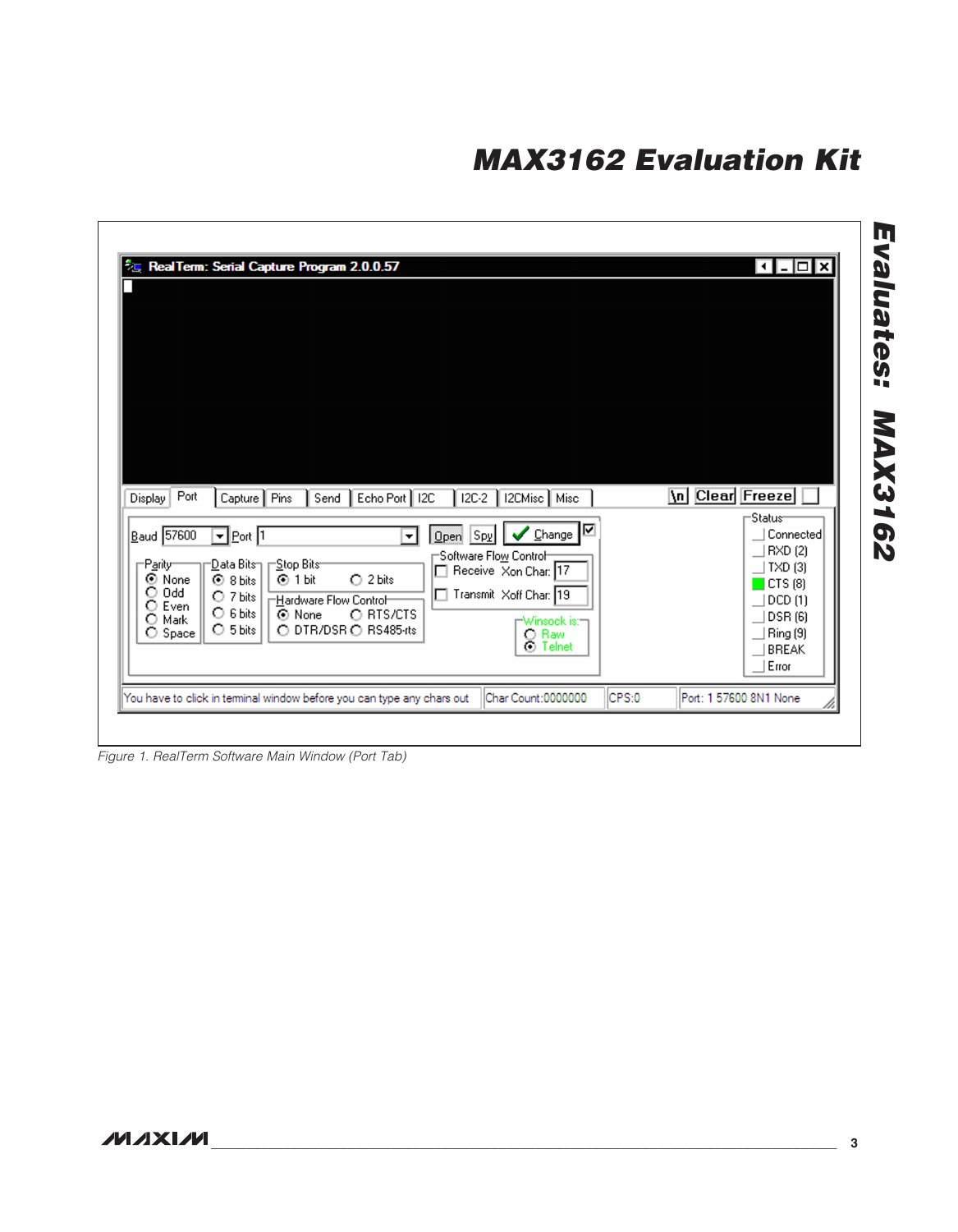#### Table 1. MAX3162 EV Kit Jumper Descriptions

| <b>JUMPER</b>   | <b>SHUNT POSITION</b> | <b>DESCRIPTION</b>                                                                                                |
|-----------------|-----------------------|-------------------------------------------------------------------------------------------------------------------|
|                 | $1 - 2^*$             | $SHDN = VCC$ (enables the MAX3162)                                                                                |
| JU1             | $2 - 3$               | $\overline{\text{SHDN}}$ = GND (shuts down the MAX3162)                                                           |
| JU <sub>2</sub> | $1 - 2^*$             | FAST = VCC (enables maximum data rate)                                                                            |
|                 | $2 - 3$               | FAST = GND (the RS-232 transmitters and the RS-485/RS-422 driver are slew-rate limited to<br>reduce EMI)          |
| JU3             | $1 - 2^*$             | TE232 = VCC (enables RS-232 transmitter output)                                                                   |
|                 | $2 - 3$               | TE232 = GND (disables RS-232 transmitter output)                                                                  |
| JU4             | $1 - 2^*$             | $DE485 = VCC$ (enables the RS-485 driver)                                                                         |
|                 | $2 - 3$               | $DE485 = GND$ (disables the RS-485 driver)                                                                        |
| JU <sub>5</sub> | $1 - 2^*$             | $RE485 = GND$ (enables the RS-485 receiver)                                                                       |
|                 | $2 - 3$               | $\overline{\text{RE485}}$ = VCC (disables the RS-485 receiver)                                                    |
| JU6             | $1 - 2^*$             | $\overline{\text{RE232}}$ = GND (enables the RS-232 receiver)                                                     |
|                 | $2 - 3$               | $RE232 = VCC$ (disables the RS-232 receiver)                                                                      |
| JU7             | $1 - 2$               | RS-485 noninverting receiver input A is driven by the noninverting driver output<br>Y (RS-485 loopback)           |
|                 | Open*                 | RS-485 noninverting receiver input A is not connected to the noninverting driver output<br>Y (RS-485 loopback)    |
|                 | $1 - 2$               | RS-485 inverting receiver input A is driven by the inverting driver output Y (RS-485 loopback)                    |
| JU8             | Open*                 | RS-485 inverting receiver input B is not connected to the inverting driver output<br>Z (RS-485 loopback)          |
|                 | $1 - 2^*$             | $T2IN = GND$                                                                                                      |
| JU9             | $2 - 3$               | $T2IN = VCC$                                                                                                      |
| JU10            | $1 - 2$               | Connects the $120\Omega$ termination resistor between the RS-485 inverting and noninverting<br>receiver inputs    |
|                 | Open*                 | Disconnects the $120\Omega$ termination resistor between the RS-485 inverting and noninverting<br>receiver inputs |
| <b>JU11</b>     | $1 - 2$               | Connects the $120\Omega$ termination resistor between the RS-485 inverting and noninverting driver<br>outputs     |
|                 | Open*                 | Disconnects the $120\Omega$ termination resistor between the RS-485 inverting and noninverting<br>driver outputs  |

\**Default position.*

*Evaluates: MAX3162*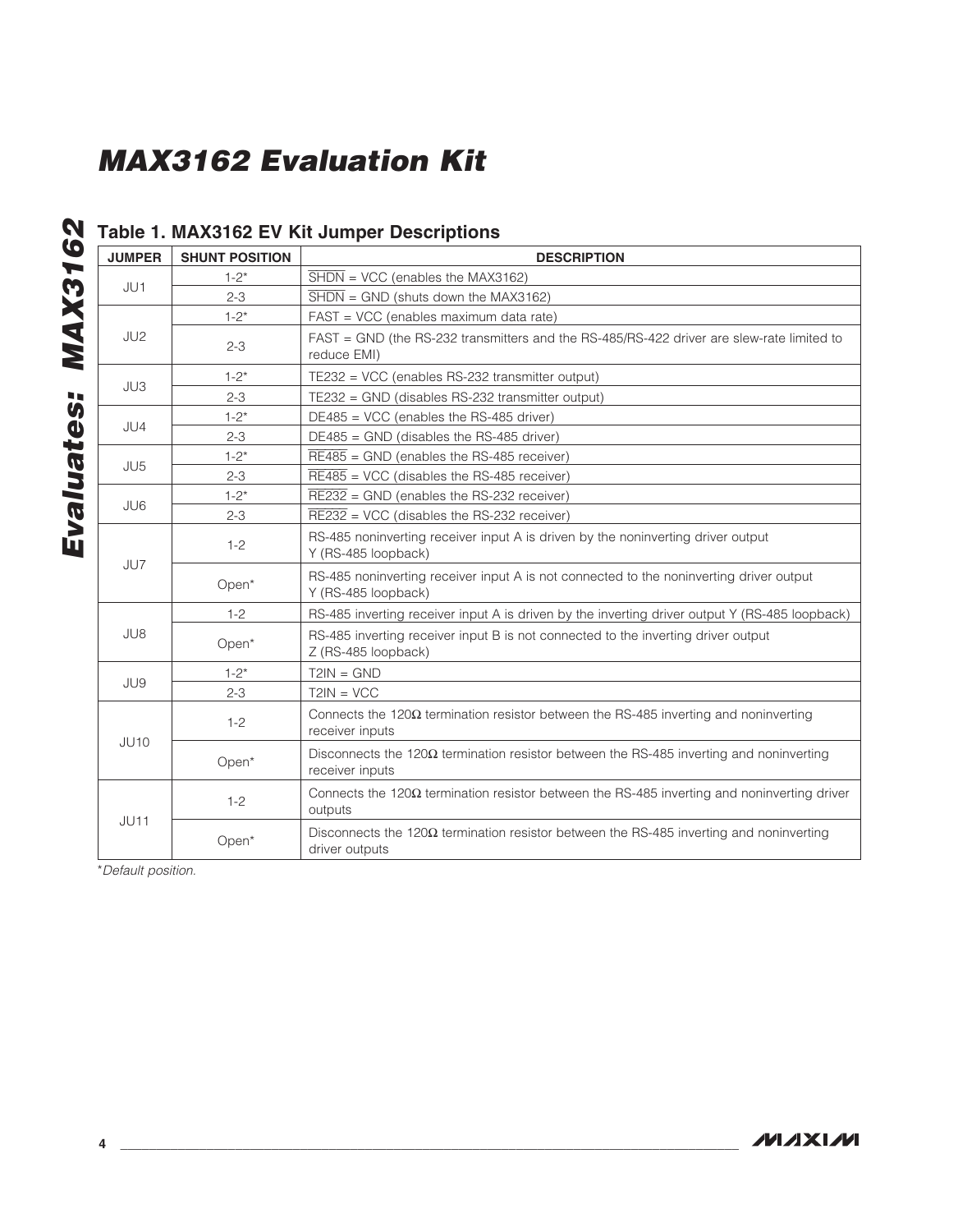*MAX3162 Evaluation Kit*



*Figure 2. MAX3162 EV Kit Schematic*

**MAXIM**